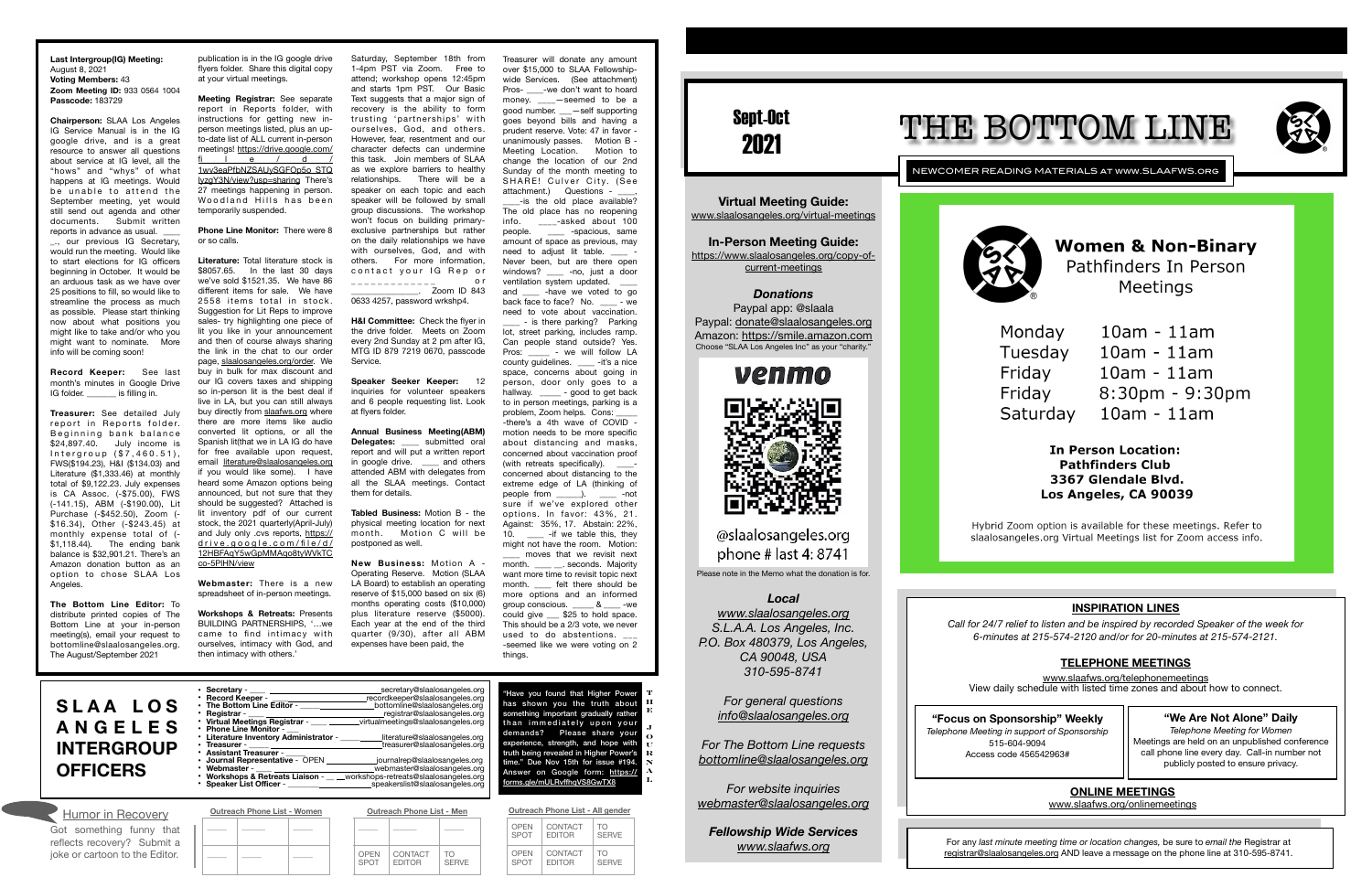| SLAA LOS ANGELES IN-PERSON MEETINGS LIST AS OF 9/10/2021              |                   |                                         |                                                                                                     |                                                   |                                                                                                                                                                                                                                                                                                                                                                                                                                 |
|-----------------------------------------------------------------------|-------------------|-----------------------------------------|-----------------------------------------------------------------------------------------------------|---------------------------------------------------|---------------------------------------------------------------------------------------------------------------------------------------------------------------------------------------------------------------------------------------------------------------------------------------------------------------------------------------------------------------------------------------------------------------------------------|
| <b>DAY</b>                                                            | TIME              | <b>IN PERSON</b><br><b>OR HYBRID</b>    | <b>LOCATION</b>                                                                                     | <b>NAME OF</b><br><b>MEETING</b>                  | <b>COMMENTS</b>                                                                                                                                                                                                                                                                                                                                                                                                                 |
| <b>SUNDAY</b>                                                         | 8:30<br>AM        | In-Person<br>Only                       | Los Angeles State Historic Park<br>1245 N. Spring St.<br>Los Angeles, CA 90012                      | Focus on<br>Sprituality                           | 10 minute speaker, then shares.<br>We meet at the Northwest corner of the park.<br>Entrance is at Mesangers St and Spring.<br>Exact coordinates are 34.0700275, -118.2292796.<br>We do 10 min meditation. 10 min share, and open sharing.<br>You need to bring something to sit on - the grass is usually wet.<br>And it gets sunny- umbrella is welcome.<br>You can park in the metered parking lot or on the street for free. |
| <b>SUNDAY</b>                                                         | 11:00<br>AM       | In-Person<br>Only                       | <b>West Hollywood Recovery Center</b><br>room 1<br>626 N Robertson Blvd<br>West Hollywood, CA 90069 | Serenity on<br>Sundays                            | Closed meeting.<br>All genders.<br>Speaker and Sharing. Meditation.<br>LA County Policy on Masks.                                                                                                                                                                                                                                                                                                                               |
| <b>SUNDAY</b>                                                         | 1:00<br><b>PM</b> |                                         | <b>Pathfinders Club</b><br>3367 Glendale Boulevard<br>Los Angeles, CA 90039                         | Sunday 1pm<br>Men's Stag                          | Men's Stag -<br>Enter through door to the right of the main entrance door or the back door in<br>alley if main door to Pathfinders is locked, as staff are not always present in<br>the office, that day may remain locked during meetings. - Registrar<br>Warning, heard one anecdote that the meeting wasn't there in person<br>when someone showed up the other day. Only one report so far. - Webmaster                     |
| <b>SUNDAY</b>                                                         | 4:00<br><b>PM</b> | In-Person<br>Only                       | <b>SHARE!</b><br>6666 Green Valley Circle<br>Culver City, CA 90203                                  | Newcomers "A<br>Path to Healthy<br>Relationships" | Starts 7/18<br>Co-Ed<br>Speaker<br><b>Chips Given</b><br><b>Newcomer Focus</b>                                                                                                                                                                                                                                                                                                                                                  |
| <b>MONDAY</b>                                                         | 7:30<br>AM        | <b>BOTH In-</b><br>Person AND<br>Online | Harmony Toluca Lake Church<br>4301 Cahuenga Blvd<br>Toluca Lake, CA 91602                           | "Thank God it's<br>Monday: Valley<br>Edition"     | 1 Hour<br>Alternates between a guest speaker and a Step from the SLAA basic Text                                                                                                                                                                                                                                                                                                                                                |
| <b>MONDAY</b>                                                         | 8:30<br>AM        | In-Person<br>Only                       | West Hollywood Recovery Center<br>626 N Robertson Blvd<br>West Hollywood, CA 90069                  | Thank God It's<br>Monday                          | No size limit, but please bring a mask<br>Parking at Weho Library on San Vicente<br>All gender                                                                                                                                                                                                                                                                                                                                  |
| <b>MONDAY</b><br><b>Women and</b><br><b>Non-Binary</b><br><b>Only</b> | 10:00<br>AM       | BOTH In-<br>Person AND<br>Online        | <b>Pathfinders Club</b><br>3367 Glendale Boulevard<br>Los Angeles, CA 90039                         | Women and<br>Non-Binary<br>Monday                 | Women and Non-Binary Only                                                                                                                                                                                                                                                                                                                                                                                                       |
| <b>MONDAY</b>                                                         | Noon              | In-Person<br>Only                       | <b>Colorado Center</b><br>2500 Broadway Avenue<br>Santa Monica, CA 90404                            | <b>Building</b><br><b>Relationships</b>           | One Hour<br><b>All Gender</b><br><b>Group Sharing</b>                                                                                                                                                                                                                                                                                                                                                                           |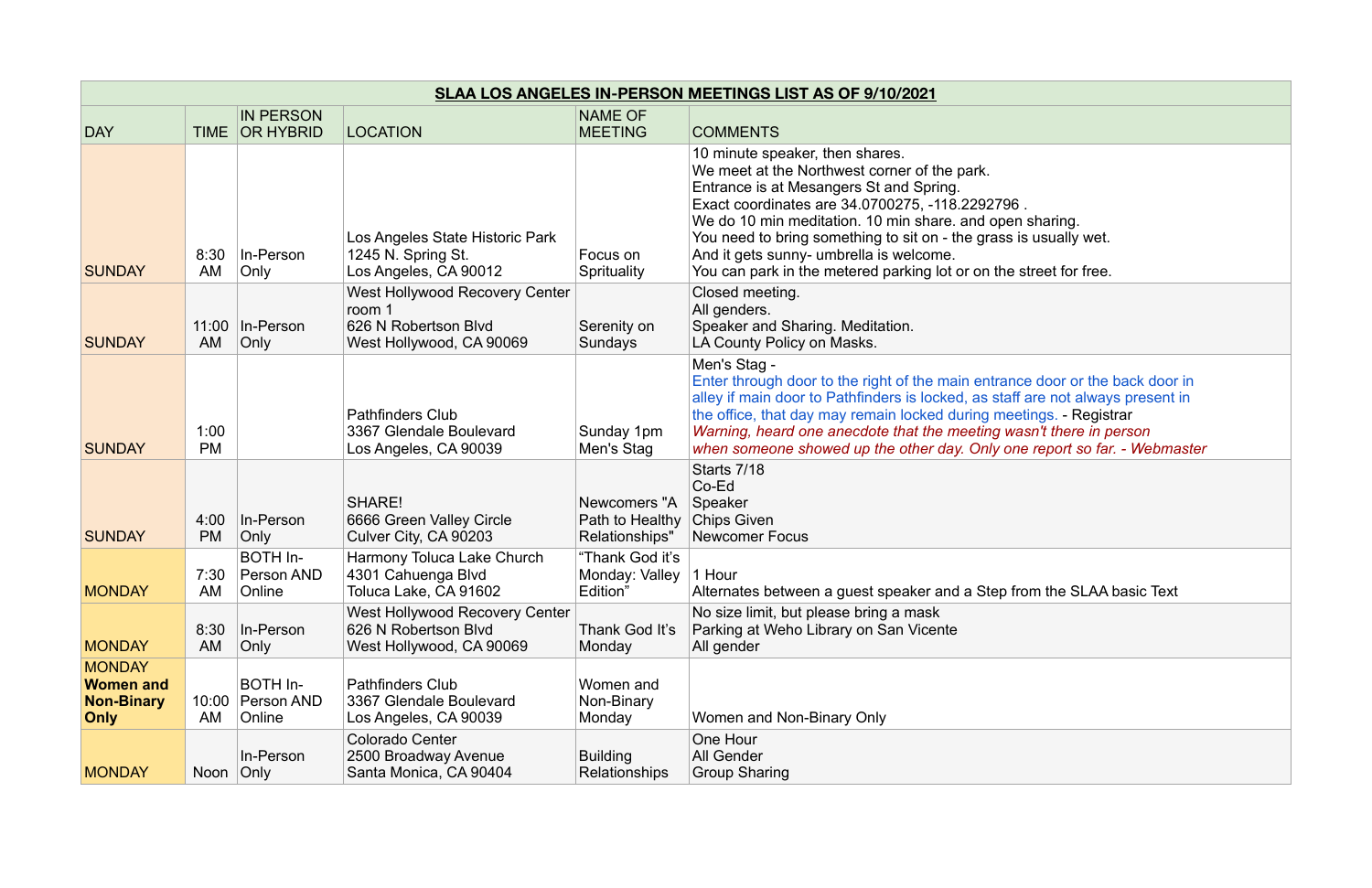| <b>MONDAY</b>                                                   | 7:00<br><b>PM</b> | BOTH In-<br>Person Only                                                                                                            | Downtown SHARE!<br>425 S Broadway<br>Los Angeles, CA 90013                                                                    | All Welcome<br>Downtown               | <b>All Gender</b><br><b>Chips Given</b><br><b>Newcomer Focus</b><br>NOTE To attendees: please show up at least 5 minutes before the meeting. For<br>safety reasons access is monitored. Our greeter will be at the door.                 |
|-----------------------------------------------------------------|-------------------|------------------------------------------------------------------------------------------------------------------------------------|-------------------------------------------------------------------------------------------------------------------------------|---------------------------------------|------------------------------------------------------------------------------------------------------------------------------------------------------------------------------------------------------------------------------------------|
| <b>TUESDAY</b><br><b>Women and</b><br><b>Non-Binary</b><br>Only | 10:00<br>AM       | BOTH In-<br><b>Person AND</b><br>Online                                                                                            | <b>Pathfinders Club</b><br>3367 Glendale Boulevard<br>Los Angeles, CA 90039                                                   | Women and<br>Non-Binary<br>Tuesday    | Women and Non-binary ONLY                                                                                                                                                                                                                |
| <b>TUESDAY</b>                                                  | 7:00<br><b>PM</b> | <b>BOTH In-</b><br>Person AND<br>Online<br><b>Note:</b><br><b>Normally 1-5</b><br><b>People</b><br><b>Meet in</b><br><b>Person</b> | St. Luke's Evangelical Lutheran<br>Church,<br>5633 E Wardlow Rd<br>Long Beach, CA 90808                                       | Long Beach 7<br>pm Study St<br>Luke's | All Gender Literature Study<br><b>Chips Given Closed</b><br>Please bring a mask and be prepared to sit outdoors in the enclosed courtyard,<br>depending on the number of participants<br><b>Note: Normally 1-5 People Meet in Person</b> |
| <b>TUESDAY</b>                                                  | 7:30<br><b>PM</b> | In-Person<br>Only                                                                                                                  | Neighborhood Unitarian<br><b>Universalist Church</b><br>301 N. Orange Grove Blvd, Room<br>25 (upstairs)<br>Pasadena, CA 91103 |                                       | <b>All Gender</b><br>C - Closed Meeting H - Handicapped Access<br>N - Newcomer Focus SP - Speaker Meeting<br>B - Book Study L - Literature Meeting<br>K - Chips Given                                                                    |
| <b>WEDNESDAY</b>                                                | 8:30<br>AM        | BOTH In-<br>Person AND<br>Online                                                                                                   | West Hollywood Recovery Center<br>626 N Robertson Blvd<br>West Hollywood, CA 90069<br>online ID: 88066048247                  | Healthy<br>Relationships              | Will be both online and in-person<br>For online password, email: WeHoRecoverySLAA@Gmail.com                                                                                                                                              |
| <b>WEDNESDAY</b><br>Men only                                    | 5:30<br>PM        | In-Person                                                                                                                          | <b>Farmers Market Community</b><br>Room<br>3rd and Fairfax<br>6333 W. 3rd Street<br>LA, CA 90036                              | <b>Fantasy Island</b>                 | Men's Stag<br>1 Hour<br><b>Everyone Shares</b>                                                                                                                                                                                           |
| <b>WEDNESDAY</b><br>Women only                                  | 6:00<br><b>PM</b> | BOTH In-<br>Person AND<br>Online                                                                                                   | <b>Atlantic Alano Club</b><br>600-1/2 Redondo Ave<br>Long Beach, CA 90814<br>online ID: 86479319674                           | Women's Love<br>Addiction             | Women only                                                                                                                                                                                                                               |
| <b>WEDNESDAY</b>                                                | 7:30<br><b>PM</b> | In-Person<br>Only                                                                                                                  | <b>West Hollywood Recovery Center</b><br>626 N Robertson Blvd<br>West Hollywood, CA 90069                                     | Restored to<br>Sanity                 | Steps 1 2 & 3 in the Day We Are in<br>All Addicts Welcome / Masks Required<br>Park at Library on San Vicente                                                                                                                             |
| <b>WEDNESDAY</b>                                                | 8:30<br>PM        | In-Person<br>Only                                                                                                                  | <b>Pathfinders Club</b><br>3367 Glendale Boulevard<br>Los Angeles, CA 90039                                                   | <b>Meditation</b>                     | All Gender                                                                                                                                                                                                                               |

| 5 minutes before the meeting. For<br>eter will be at the door. |
|----------------------------------------------------------------|
|                                                                |
|                                                                |
| loors in the enclosed courtyard,                               |
|                                                                |
| A@Gmail.com                                                    |
|                                                                |
|                                                                |
|                                                                |
|                                                                |